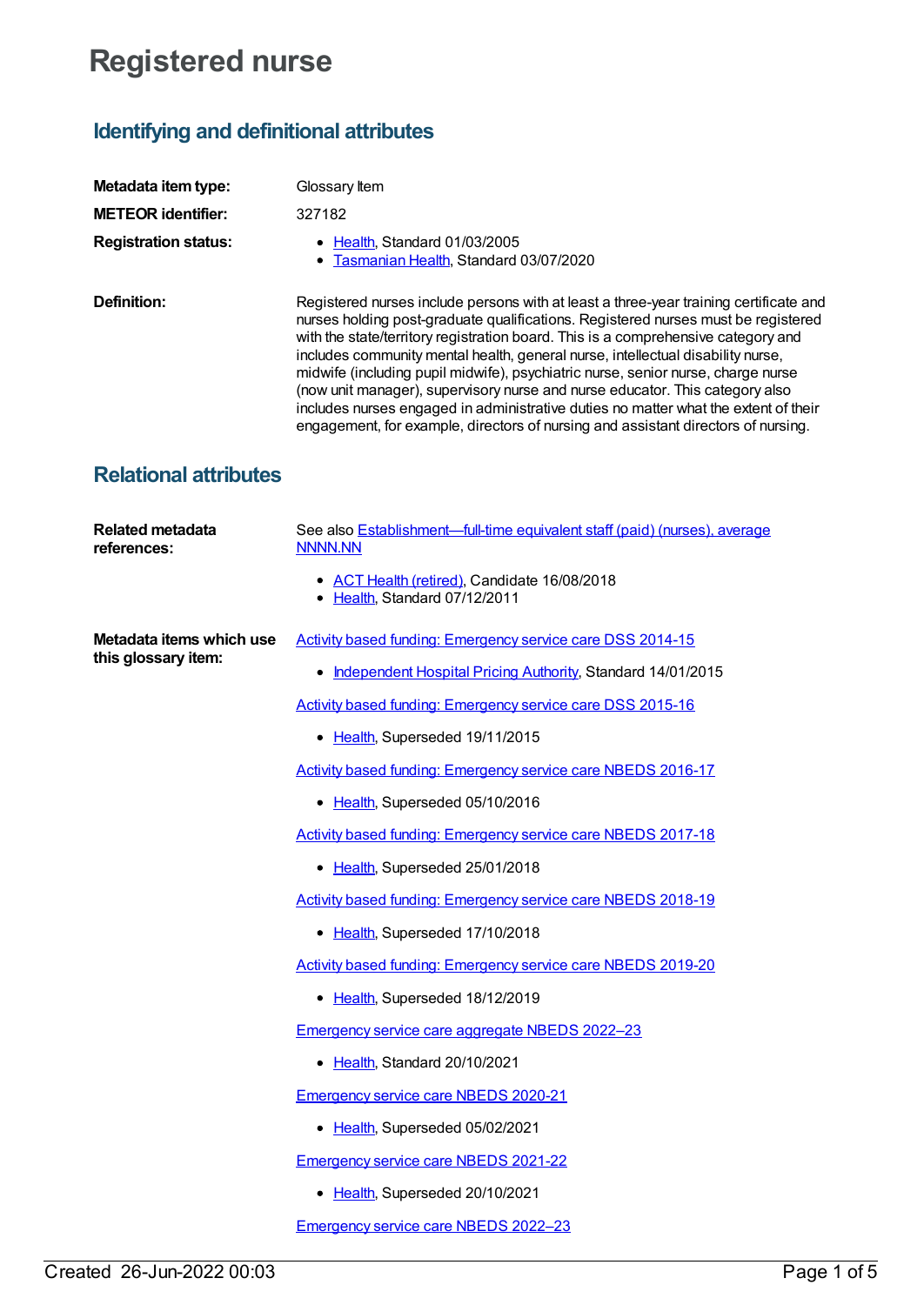[Health](https://meteor.aihw.gov.au/RegistrationAuthority/12), Standard 20/10/2021

Emergency service [stay—triage](https://meteor.aihw.gov.au/content/679153) category, code N

• [Health](https://meteor.aihw.gov.au/RegistrationAuthority/12), Superseded 18/12/2019

Emergency service [stay—triage](https://meteor.aihw.gov.au/content/722006) category, code N

• [Health](https://meteor.aihw.gov.au/RegistrationAuthority/12), Superseded 20/10/2021

Emergency service [stay—triage](https://meteor.aihw.gov.au/content/745267) category, code N

• [Health](https://meteor.aihw.gov.au/RegistrationAuthority/12), Standard 20/10/2021

Emergency service [stay—triage](https://meteor.aihw.gov.au/content/645869) category, code N

• [Health](https://meteor.aihw.gov.au/RegistrationAuthority/12), Superseded 25/01/2018

[Establishment—full-time](https://meteor.aihw.gov.au/content/269870) equivalent staff (paid) (registered nurses)

- ACT Health [\(retired\)](https://meteor.aihw.gov.au/RegistrationAuthority/9), Candidate 17/08/2018
- [Health](https://meteor.aihw.gov.au/RegistrationAuthority/12), Standard 01/03/2005

[Establishment—full-time](https://meteor.aihw.gov.au/content/270500) equivalent staff (paid) (registered nurses), average N[NNN{.N}]

- ACT Health [\(retired\)](https://meteor.aihw.gov.au/RegistrationAuthority/9), Candidate 17/08/2018
- [Health](https://meteor.aihw.gov.au/RegistrationAuthority/12), Superseded 16/01/2020

[Establishment—full-time](https://meteor.aihw.gov.au/content/722533) equivalent staff (paid) (registered nurses), average NNNN.NN

• [Health](https://meteor.aihw.gov.au/RegistrationAuthority/12), Standard 16/01/2020

[Establishment—recurrent](https://meteor.aihw.gov.au/content/736950) expenditure (salaries and wages) (registered nurses) (financial year), total Australian currency N[N(8)]

• [Health](https://meteor.aihw.gov.au/RegistrationAuthority/12), Standard 20/01/2021

[Establishment—recurrent](https://meteor.aihw.gov.au/content/270269) expenditure (salaries and wages) (registered nurses) (financial year), total Australian currency N[N(8)]

- ACT Health [\(retired\)](https://meteor.aihw.gov.au/RegistrationAuthority/9), Candidate 17/08/2018
- [Health](https://meteor.aihw.gov.au/RegistrationAuthority/12), Superseded 20/01/2021

[Female—number](https://meteor.aihw.gov.au/content/669982) of antenatal care visits, total N[N]

- ACT Health [\(retired\)](https://meteor.aihw.gov.au/RegistrationAuthority/9), Candidate 14/08/2018
- [Health](https://meteor.aihw.gov.au/RegistrationAuthority/12), Superseded 12/12/2018

[Female—number](https://meteor.aihw.gov.au/content/717735) of antenatal care visits, total N[N]

- [Health](https://meteor.aihw.gov.au/RegistrationAuthority/12), Standard 20/11/2019
- **[Tasmanian](https://meteor.aihw.gov.au/RegistrationAuthority/15) Health, Standard 03/07/2020**

[Female—number](https://meteor.aihw.gov.au/content/423828) of antenatal care visits, total N[N]

- [Health](https://meteor.aihw.gov.au/RegistrationAuthority/12), Superseded 02/08/2017
- [Tasmanian](https://meteor.aihw.gov.au/RegistrationAuthority/15) Health, Superseded 03/07/2020

[Female—number](https://meteor.aihw.gov.au/content/695227) of antenatal care visits, total N[N]

• [Health](https://meteor.aihw.gov.au/RegistrationAuthority/12), Superseded 20/11/2019

Mental health [establishments](https://meteor.aihw.gov.au/content/546889) NMDS 2014-15

• [Health](https://meteor.aihw.gov.au/RegistrationAuthority/12), Superseded 13/11/2014

Mental health [establishments](https://meteor.aihw.gov.au/content/565661) NMDS 2015-16

• [Health](https://meteor.aihw.gov.au/RegistrationAuthority/12), Superseded 04/09/2015

Mental health [establishments](https://meteor.aihw.gov.au/content/605829) NMDS 2016-17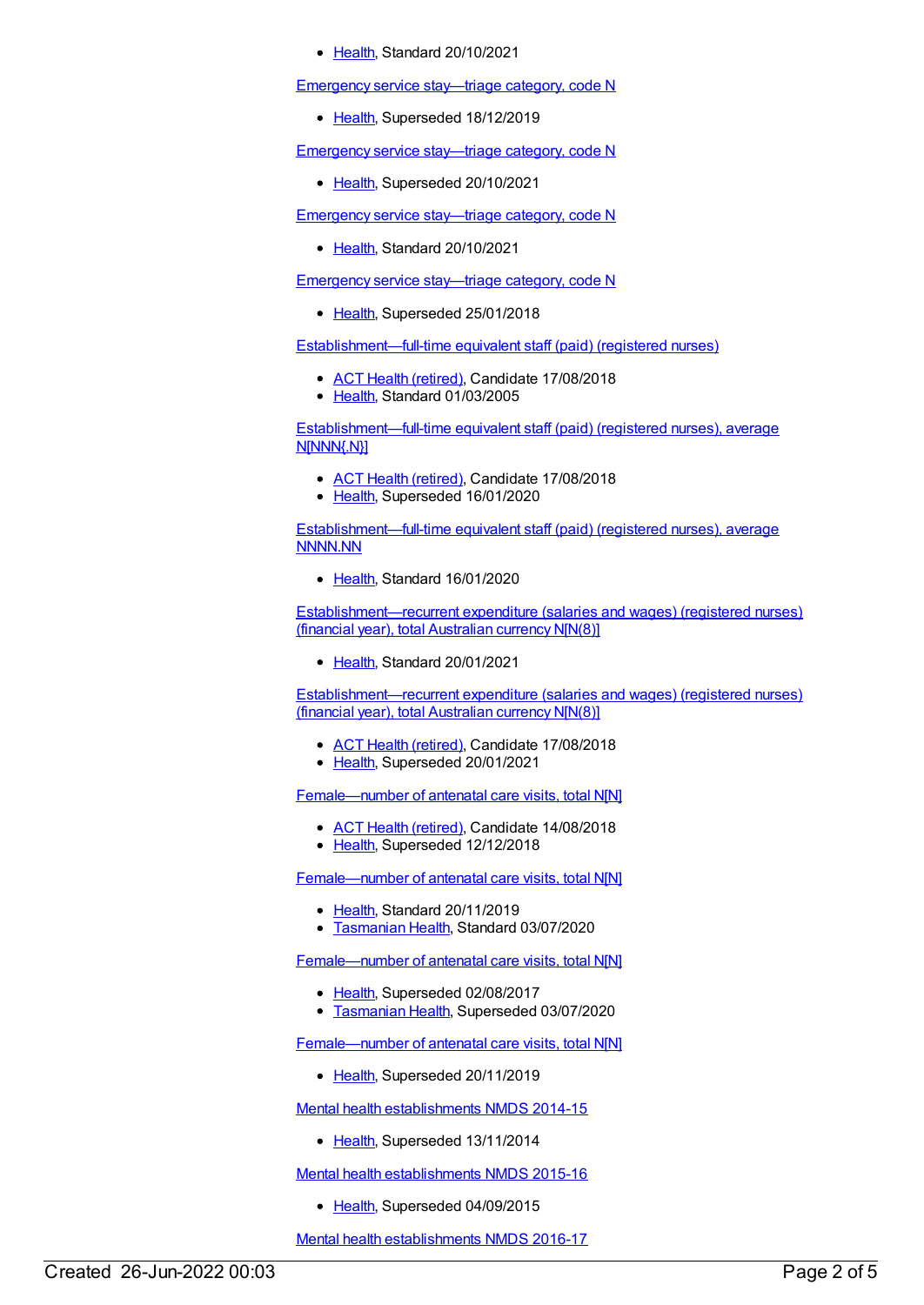• [Health](https://meteor.aihw.gov.au/RegistrationAuthority/12), Superseded 17/08/2017

Mental health [establishments](https://meteor.aihw.gov.au/content/645723) NMDS 2017–18

• [Health](https://meteor.aihw.gov.au/RegistrationAuthority/12), Superseded 25/01/2018

Mental health [establishments](https://meteor.aihw.gov.au/content/677892) NMDS 2018–19

- ACT Health [\(retired\)](https://meteor.aihw.gov.au/RegistrationAuthority/9), Candidate 17/08/2018
- [Health](https://meteor.aihw.gov.au/RegistrationAuthority/12), Superseded 12/12/2018

Mental health [establishments](https://meteor.aihw.gov.au/content/707557) NMDS 2019–20

• [Health](https://meteor.aihw.gov.au/RegistrationAuthority/12), Superseded 16/01/2020

Mental health [establishments](https://meteor.aihw.gov.au/content/722168) NMDS 2020–21

• [Health](https://meteor.aihw.gov.au/RegistrationAuthority/12), Superseded 20/01/2021

Mental health [establishments](https://meteor.aihw.gov.au/content/727352) NMDS 2021–22

• [Health](https://meteor.aihw.gov.au/RegistrationAuthority/12), Superseded 17/12/2021

Mental health [establishments](https://meteor.aihw.gov.au/content/742046) NMDS 2022–23

• [Health](https://meteor.aihw.gov.au/RegistrationAuthority/12), Standard 17/12/2021

[Non-admitted](https://meteor.aihw.gov.au/content/567462) patient emergency department care DSS 2014-15

• [Health](https://meteor.aihw.gov.au/RegistrationAuthority/12), Superseded 04/02/2015

[Non-admitted](https://meteor.aihw.gov.au/content/590675) patient emergency department care DSS 2015-16

• [Health](https://meteor.aihw.gov.au/RegistrationAuthority/12), Superseded 02/12/2015

[Non-admitted](https://meteor.aihw.gov.au/content/617933) patient emergency department care NBEDS 2016-17

• [Health](https://meteor.aihw.gov.au/RegistrationAuthority/12), Superseded 05/10/2016

[Non-admitted](https://meteor.aihw.gov.au/content/655704) patient emergency department care NBEDS 2017-18

• [Health](https://meteor.aihw.gov.au/RegistrationAuthority/12), Superseded 12/12/2018

[Non-admitted](https://meteor.aihw.gov.au/content/676384) patient emergency department care NBEDS 2018-19

• [Health](https://meteor.aihw.gov.au/RegistrationAuthority/12), Superseded 12/12/2018

[Non-admitted](https://meteor.aihw.gov.au/content/708556) patient emergency department care NBEDS 2019–20

• [Health](https://meteor.aihw.gov.au/RegistrationAuthority/12), Retired 19/11/2019

[Non-admitted](https://meteor.aihw.gov.au/content/509116) patient emergency department care NMDS 2013-14

• [Health](https://meteor.aihw.gov.au/RegistrationAuthority/12), Superseded 11/04/2014

[Non-admitted](https://meteor.aihw.gov.au/content/566909) patient emergency department care NMDS 2014-15

• [Health](https://meteor.aihw.gov.au/RegistrationAuthority/12), Superseded 13/11/2014

[Non-admitted](https://meteor.aihw.gov.au/content/588932) patient emergency department care NMDS 2015-16

• [Health](https://meteor.aihw.gov.au/RegistrationAuthority/12), Superseded 19/11/2015

[Non-admitted](https://meteor.aihw.gov.au/content/612346) patient emergency department care NMDS 2016-17

• [Health](https://meteor.aihw.gov.au/RegistrationAuthority/12), Superseded 05/10/2016

[Non-admitted](https://meteor.aihw.gov.au/content/651856) patient emergency department care NMDS 2017-18

• [Health](https://meteor.aihw.gov.au/RegistrationAuthority/12), Superseded 25/01/2018

[Non-admitted](https://meteor.aihw.gov.au/content/679018) patient emergency department care NMDS 2018-19

• ACT Health [\(retired\)](https://meteor.aihw.gov.au/RegistrationAuthority/9), Candidate 08/08/2018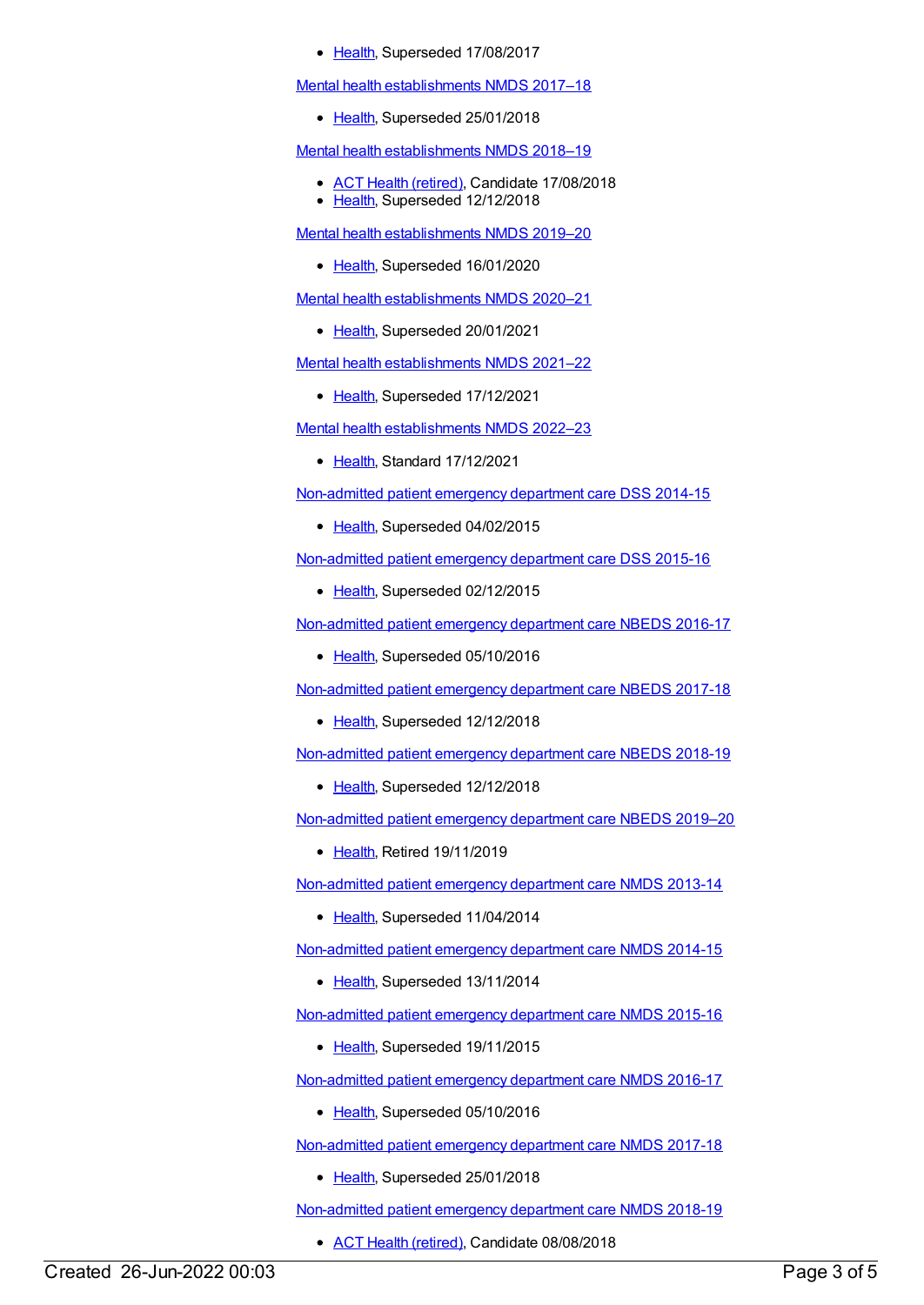• [Health](https://meteor.aihw.gov.au/RegistrationAuthority/12), Superseded 12/12/2018

[Non-admitted](https://meteor.aihw.gov.au/content/699738) patient emergency department care NMDS 2019–20

• [Health](https://meteor.aihw.gov.au/RegistrationAuthority/12), Superseded 18/12/2019

[Non-admitted](https://meteor.aihw.gov.au/content/713860) patient emergency department care NMDS 2020–21

• [Health](https://meteor.aihw.gov.au/RegistrationAuthority/12), Superseded 05/02/2021

[Non-admitted](https://meteor.aihw.gov.au/content/727360) patient emergency department care NMDS 2021–22

• [Health](https://meteor.aihw.gov.au/RegistrationAuthority/12), Superseded 20/10/2021

[Non-admitted](https://meteor.aihw.gov.au/content/742184) patient emergency department care NMDS 2022–23

• [Health](https://meteor.aihw.gov.au/RegistrationAuthority/12), Standard 20/10/2021

Non-admitted patient emergency department service [episode—triage](https://meteor.aihw.gov.au/content/270078) category, code N

• [Health](https://meteor.aihw.gov.au/RegistrationAuthority/12), Superseded 22/12/2009

Non-admitted patient emergency department service [episode—triage](https://meteor.aihw.gov.au/content/646659) category, code N

• [Health](https://meteor.aihw.gov.au/RegistrationAuthority/12), Superseded 25/01/2018

Non-admitted patient emergency department service [episode—triage](https://meteor.aihw.gov.au/content/684872) category, code N

• [Health](https://meteor.aihw.gov.au/RegistrationAuthority/12), Superseded 20/10/2021

Non-admitted patient emergency department service [episode—triage](https://meteor.aihw.gov.au/content/746627) category, code N

• [Health](https://meteor.aihw.gov.au/RegistrationAuthority/12), Standard 20/10/2021

Non-admitted patient emergency department service [episode—triage](https://meteor.aihw.gov.au/content/474185) category, code N

- [Health](https://meteor.aihw.gov.au/RegistrationAuthority/12), Superseded 05/10/2016
- [Independent](https://meteor.aihw.gov.au/RegistrationAuthority/3) Hospital Pricing Authority, Standard 31/10/2012
- National Health [Performance](https://meteor.aihw.gov.au/RegistrationAuthority/8) Authority (retired), Retired 01/07/2016

Non-admitted patient emergency department service [episode—triage](https://meteor.aihw.gov.au/content/471926) category, code N

• [Health](https://meteor.aihw.gov.au/RegistrationAuthority/12), Superseded 30/01/2012

Non-admitted patient emergency department service [episode—triage](https://meteor.aihw.gov.au/content/390392) category, code N

• [Health](https://meteor.aihw.gov.au/RegistrationAuthority/12), Superseded 29/01/2012

[Perinatal](https://meteor.aihw.gov.au/content/510127) DSS 2014-15

• [Health](https://meteor.aihw.gov.au/RegistrationAuthority/12), Superseded 13/11/2014

[Perinatal](https://meteor.aihw.gov.au/content/581388) DSS 2015-16

• [Health](https://meteor.aihw.gov.au/RegistrationAuthority/12), Superseded 04/09/2015

[Perinatal](https://meteor.aihw.gov.au/content/605250) NBEDS 2016-17

• [Health](https://meteor.aihw.gov.au/RegistrationAuthority/12), Superseded 05/10/2016

[Perinatal](https://meteor.aihw.gov.au/content/654975) NBEDS 2017-18

• [Health](https://meteor.aihw.gov.au/RegistrationAuthority/12), Superseded 02/08/2017

[Perinatal](https://meteor.aihw.gov.au/content/668809) NBEDS 2018-19